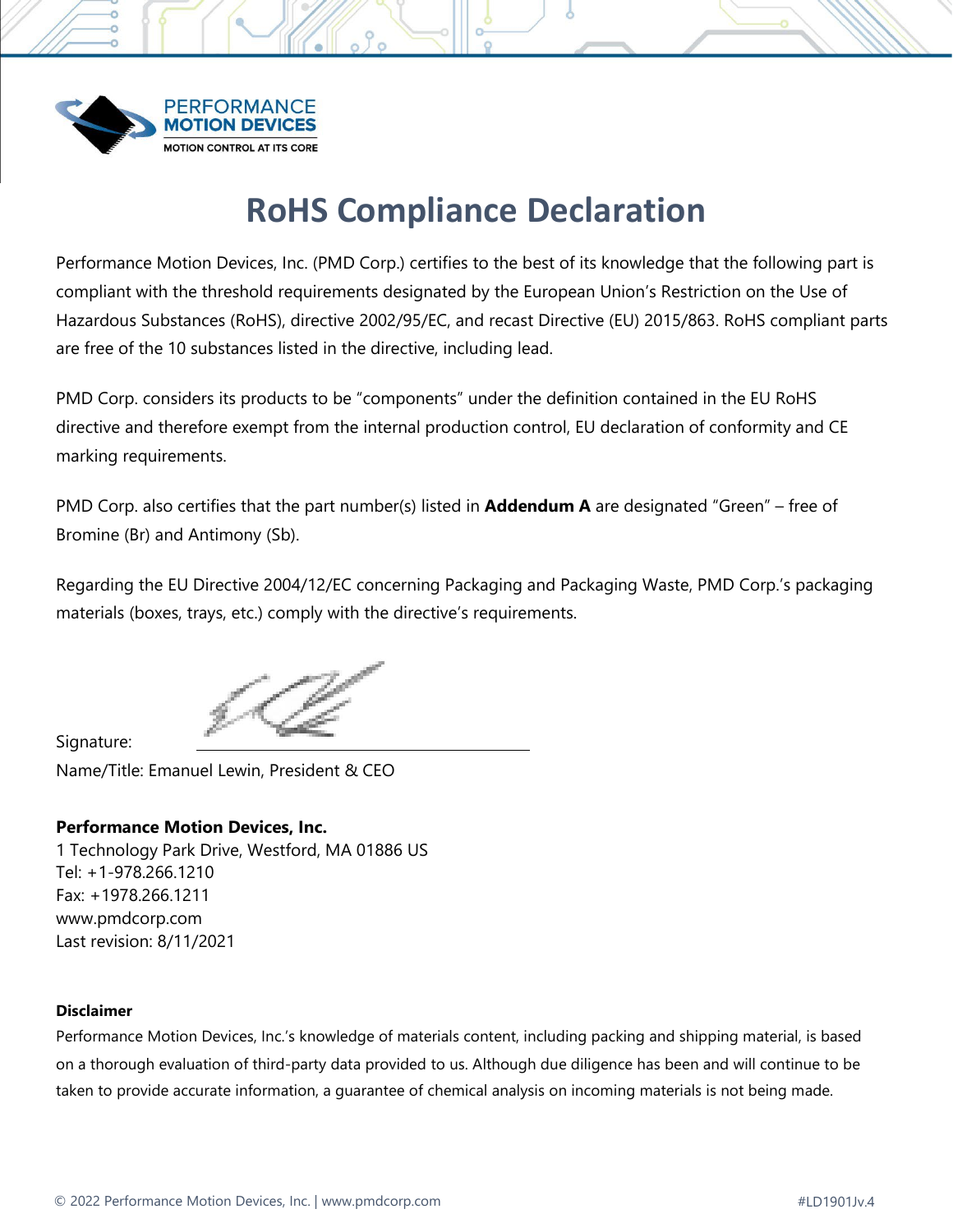# **Addendum A**

# **MC73110 ICs** MC73110 MC731102.1G MC731102.2G MC73110462.2G MC73110582.1G MC73110592.1G **Juno ICs** MC71112 MC711121.2 MC73112 MC731121.2 MC73112N MC73112N1.2 MC73113 MC731131.2 MC74113N MC74113N1.2 MC75113N MC75113N1.2 MC78113 MC781131.2 **Magellan ICs** MC50000IOABNG MC50000IOAD8G MC50000IOSE8G MC51113 MC511131.2 MC53113 MC531131.0 MC531131.1F20 MC531131.2 MC54113 MC541131.2 MC55110CP2.1G MC55110CP2.4G MC55120CP3.1G MC55220CP1.5G MC55220CP2.4G MC55220CP3.1G MC55320CP1.5G MC55320CP3.1G MC55420CP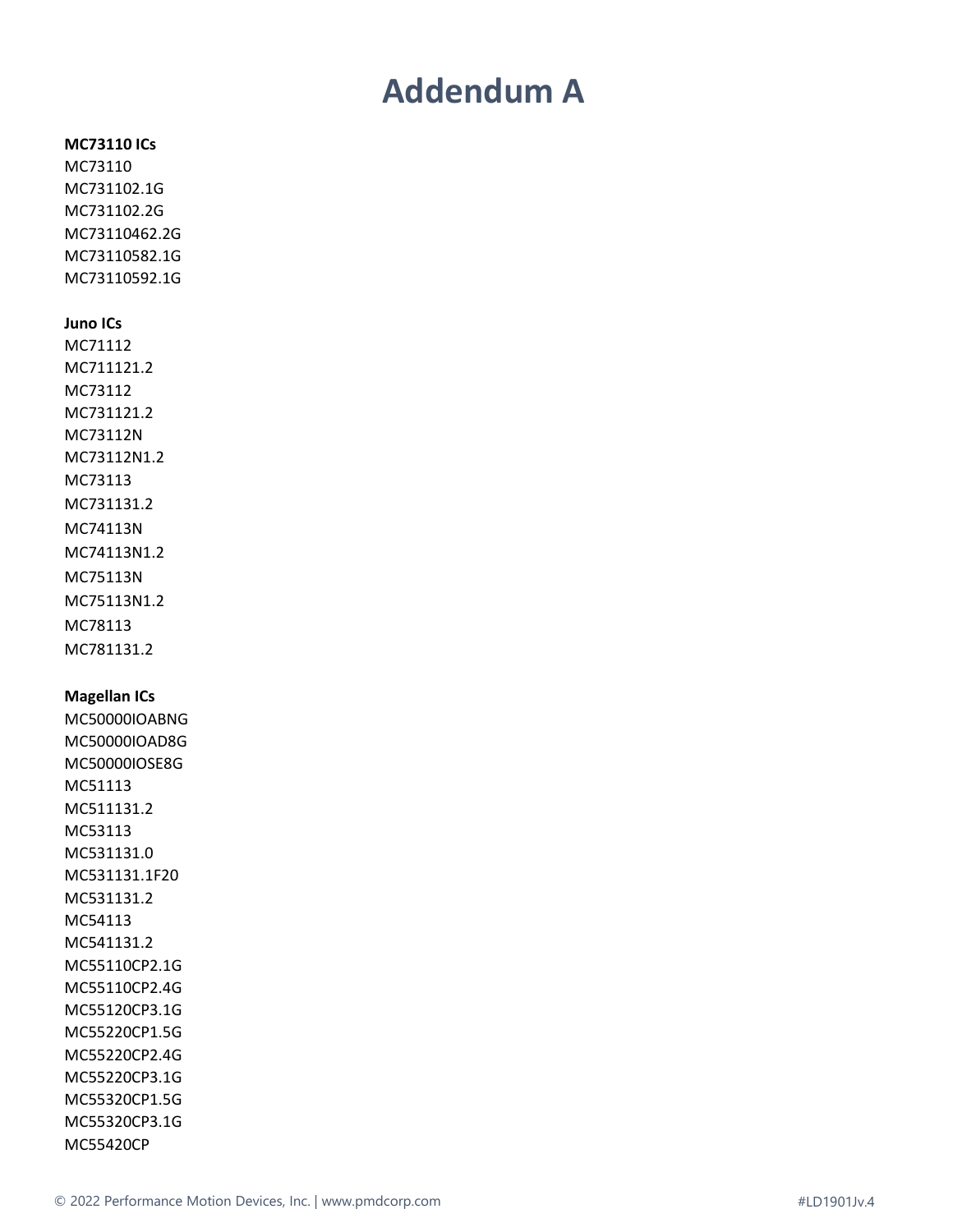MC55420CP1.5G MC55420CP2.1G MC55420CP2.4G MC55420CP3.1G MC58110CP MC58110CP1.5G MC58110CP2.0G MC58110CP2.1G MC58110CP2.4G MC58110CP3.1G MC58110CP502.0G MC58112CP571.1G MC58112CP621.2G MC58112CP701.1G MC58113 MC581131.0 MC581131.1F82 MC581131.2 MC581131.2F20 MC581131.3F18 MC581131.6F08 MC58113571.0 MC58113821.0 MC58120CP MC58120CP1.4G MC58120CP3.1G MC58120CP542.1G MC58220CP MC58220CP1.4G MC58220CP1.5G MC58220CP2.1G MC58220CP2.4G MC58220CP3.1G MC58220CP633.0G MC58220CP763.0G MC58220CP783.0G MC58220CP793.0G MC58220CP793.1G MC58320CP MC58320CP1.4G MC58320CP1.5G MC58320CP2.4G MC58320CP3.0G MC58320CP3.1G MC58420CP MC58420CP1.4G MC58420CP1.5G MC58420CP182.2G MC58420CP182.4G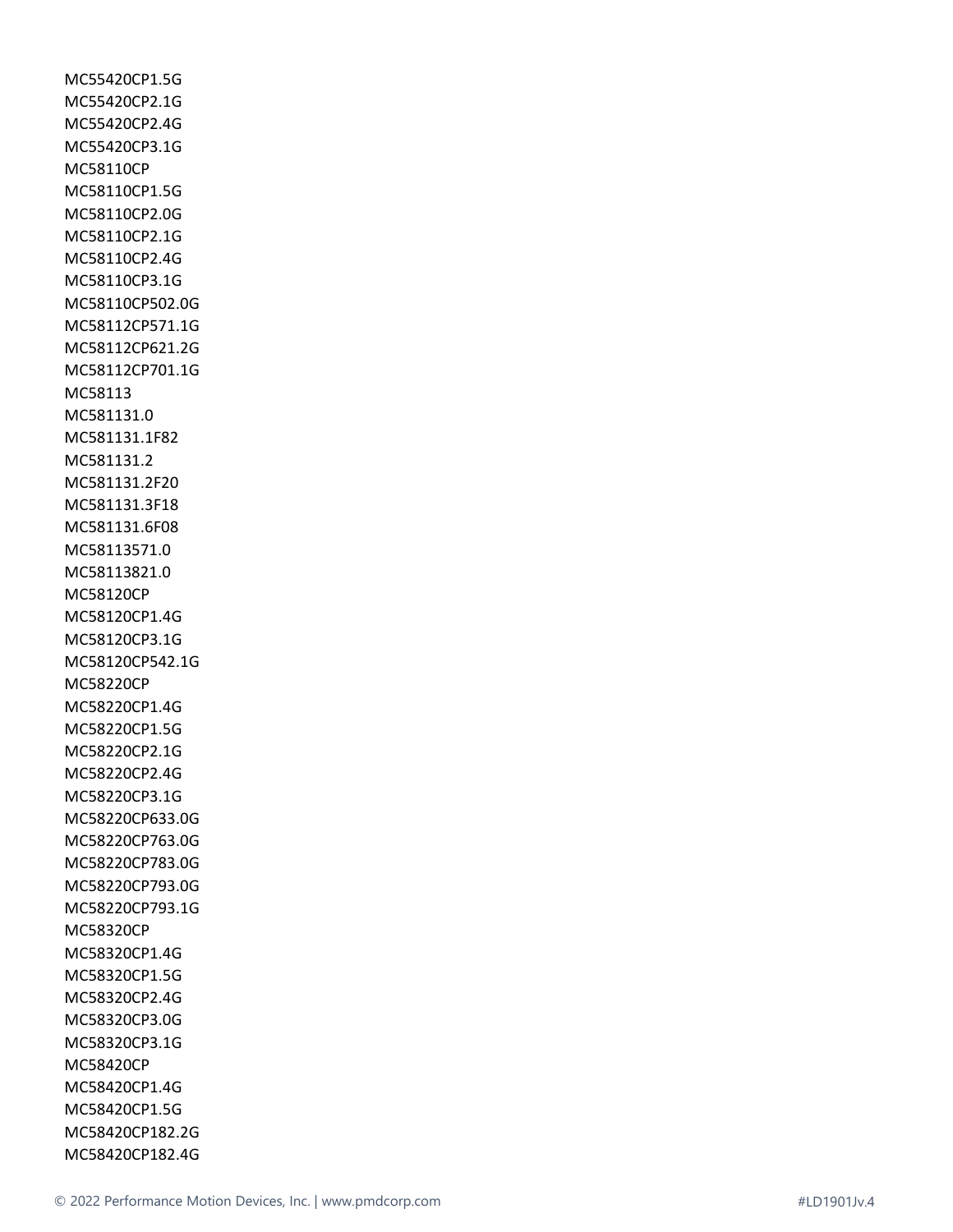MC58420CP2.1G MC58420CP2.2G MC58420CP2.4G MC58420CP3.1G MC58420CP331.1G MC58420CP442.0G MC58420CP492.0G MC58420CP633.0G MC58420CP672.0G MC58420CP793.0G MC58420CP793.1G

#### **Navigator & Pilot ICs**

MC2000IOAD8G MC2000IOS2.0CG MC2000IOU1.0CG MC2000IOU2.0CG MC2000IOU2.0IG MC2120CP1.7CG MC2120CP162.0CG MC2120CP2.0CG MC2120CP2.2CG MC2120CP2.3CG MC2120CP2.6CG MC2140CP031.6ACG MC2140CP031.6CG MC2140CP1.10CG MC2140CP1.7CG MC2140CP1.9CG MC2140CP112.6CG MC2140CP142.2CG MC2140CP2.2CG MC2140CP2.2IG MC2140CP2.3CG MC2140CP2.4CG MC2140CP2.6CG MC2140IOB1.0CG MC2310CP1.4CG MC2320CP1.3CG MC2320CP2.4CG MC2340CP2.0CG MC2440CP2.2CG MC2440CP2.3CG MC2510CP2.3ACG MC2512CP2.1ACG MC2512CP2.2ACG MC2520CP2.2CG MC2520CP3.2CG MC2540CP2.3ACG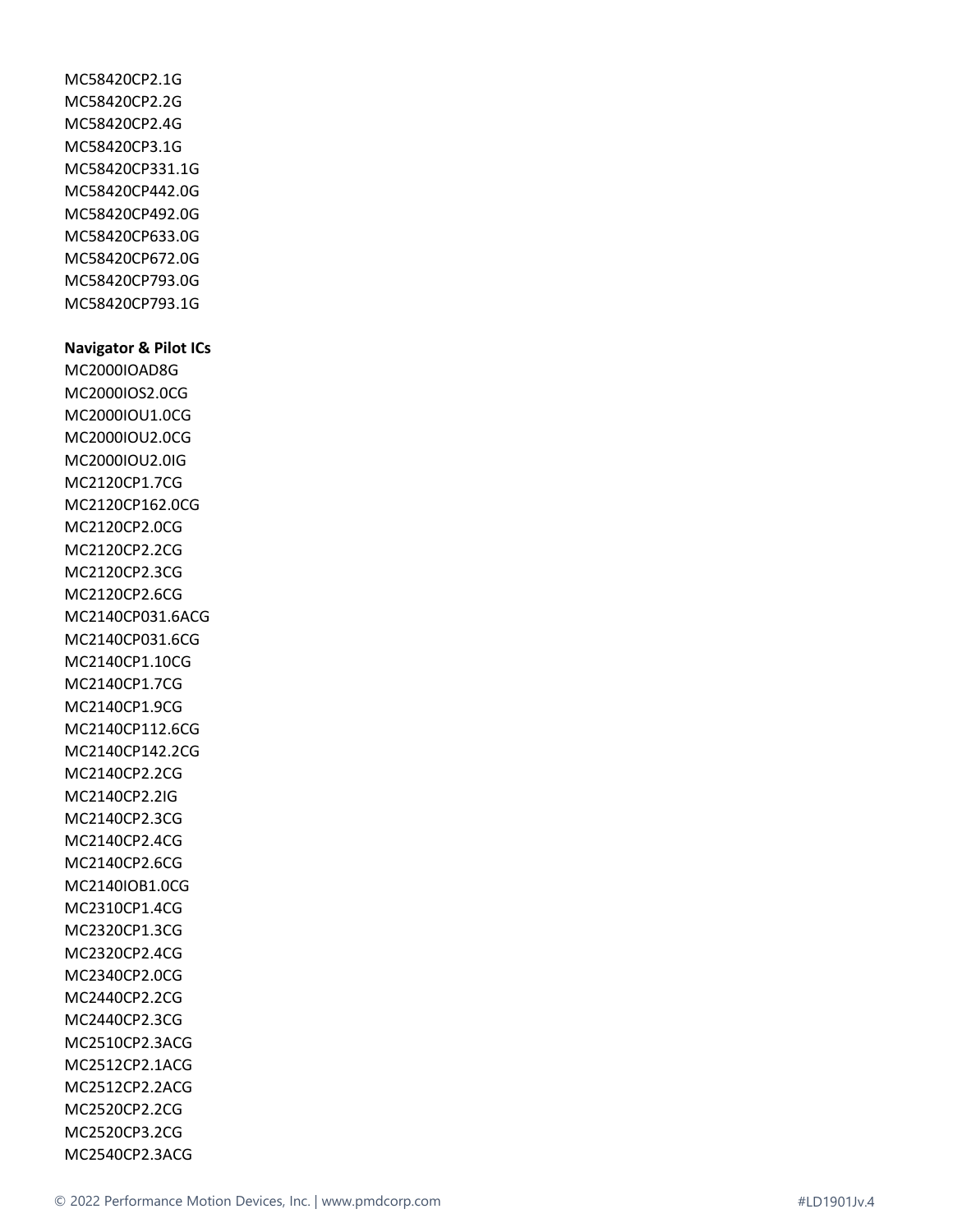MC2540CP262.5CG MC2540CP3.2CG MC2540CP3.4CG MC2540CP432.8ACG MC2542CP2.1ACG MC2542CP2.1CG MC2840CP152.3CG MC2840CP2.2CG MC2840CP2.2IG MC2840CP2.4CG MC3110CP1.5CG MC3310CP061.0CG MC3310CP1.5CG MC3310CP2.0CG MC3410CP1.4CG MC3410CP152.2CG MC3410CP2.0CG MC3410CP2.3CG **First Generation ICs** MC1101AIO2.3G MC1101BIO1.3G MC1101CCP1.3G MC1101CLICP2.3G MC1131CP1.3G MC1131IO1.3G MC1201AIO2.3G MC1201CCP2.3G MC1231AIO2.1G MC1231CCP2.1G MC1241AIO2.1G MC1241ALIO2.3G MC1241ALIO2.3IG MC1241APECP2.2G MC1241APECP2.7G MC1241CCP2.1G MC1401ACP2.1 MC1401AIO2.3G MC1401CCP2.3G MC1451AENC2.1G MC1451AIO2.2G MC1451CCP2.5G MC1451CPRCP2.7 MC1451CSYCP2.3G

### **Cables, Adaptors, Peripherals**

CABLE-1003-01 CABLE-3003I-01 IM1000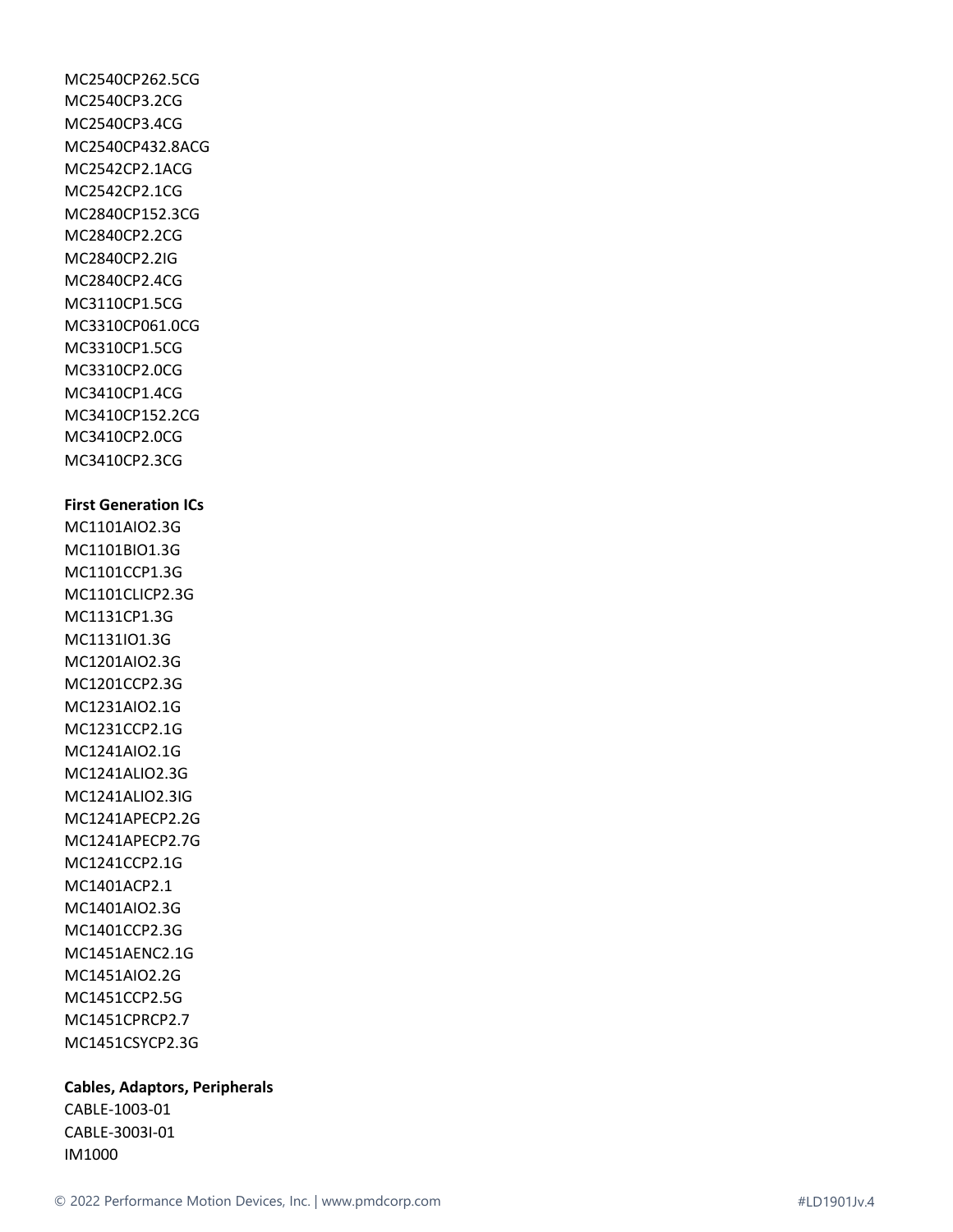IONDRA1 IONHS01 PL103802 PL103902

### **Classic Atlas Digital Amplifiers**

MD11105625HT1.3 MD11105625VT1.1F01 MD11105625VT1.3 MD13105625HT1.3 MD13105625VT1.1F01 MD13105625VT1.3 MD13105625VT1.3AG00 MD14105625HT1.3 MD14105625HT1.30068 MD14105625VT MD14105625VT1.1F01 MD14105625VT1.3 MD14105625VT1.30068

#### **New Atlas Digital Amplifiers**

MD13105625HB MD13105625VB MD14105625HB MD14105625VB MD18105625HB MD18105625VB MD21104802VB MD21104805VB MD23104802HB MD23104802VB MD23104805HB MD23104805VB MD24104802HB MD24104802VB MD24104805HB MD24104805VB MD28104802HB MD28104802VB MD28104805HB MD28104805VB

## **ION Digital Drives**

DB331D0056151.0 DD111C005615 DD111C0056151.3 DD111D0056151.0 DD111S005615 DD111S0056151.3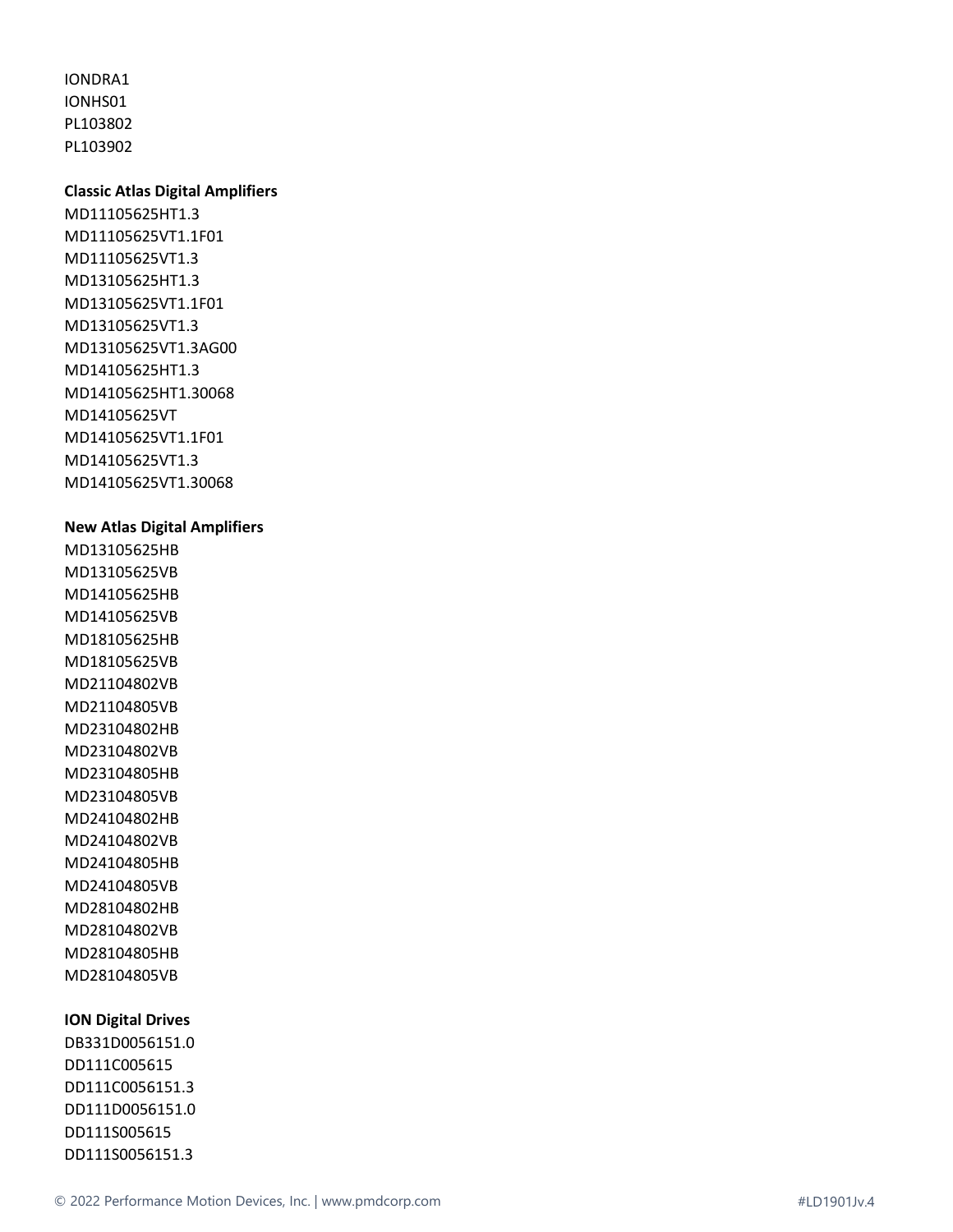DD131C005615 DD131C0056151.00047 DD131C0056151.3 DD131C0056151.7 DD131D005615 DD131D0056151.0 DD131S0056/15 DD131S0056151.0 DD131S0056151.3 DD131S0056151.7 DD131S0195301.0 DD141C005615 DD141C0056151.3 DD141C0056151.3AA00 DD141C0195301.4 DD141D005615 DD141D0056151.0 DD141D0056151.0AA66 DD141S0056151.0 DD141S0056151.3 DD141S0195301.0 DD141S0195301.0F80SR02 DD141S0195301.0F80SZ02 DD141S0195301.0FR80 DD141S0195301.0FZ80 DD141S0195301.4 DD311D005615 DD311D0056151.0 DD331D0056/15 DD331D0056151.0 DD331D0056151.00065 DD331D005615B.F0065 DD341D0056/15 DD341D0056151.0

#### **ION/CME N-Series Digital Drives**

DD481S0056/18 DD481C0056/18 DD481D0056/18 DD481S0056/06 DD481C0056/06 DD481D0056/06 DD481S0056/02 DD481C0056/02 DD481D0056/02 DD431S0056/18 DD431C0056/18 DD431D0056/18 DD431S0056/06 DD431C0056/06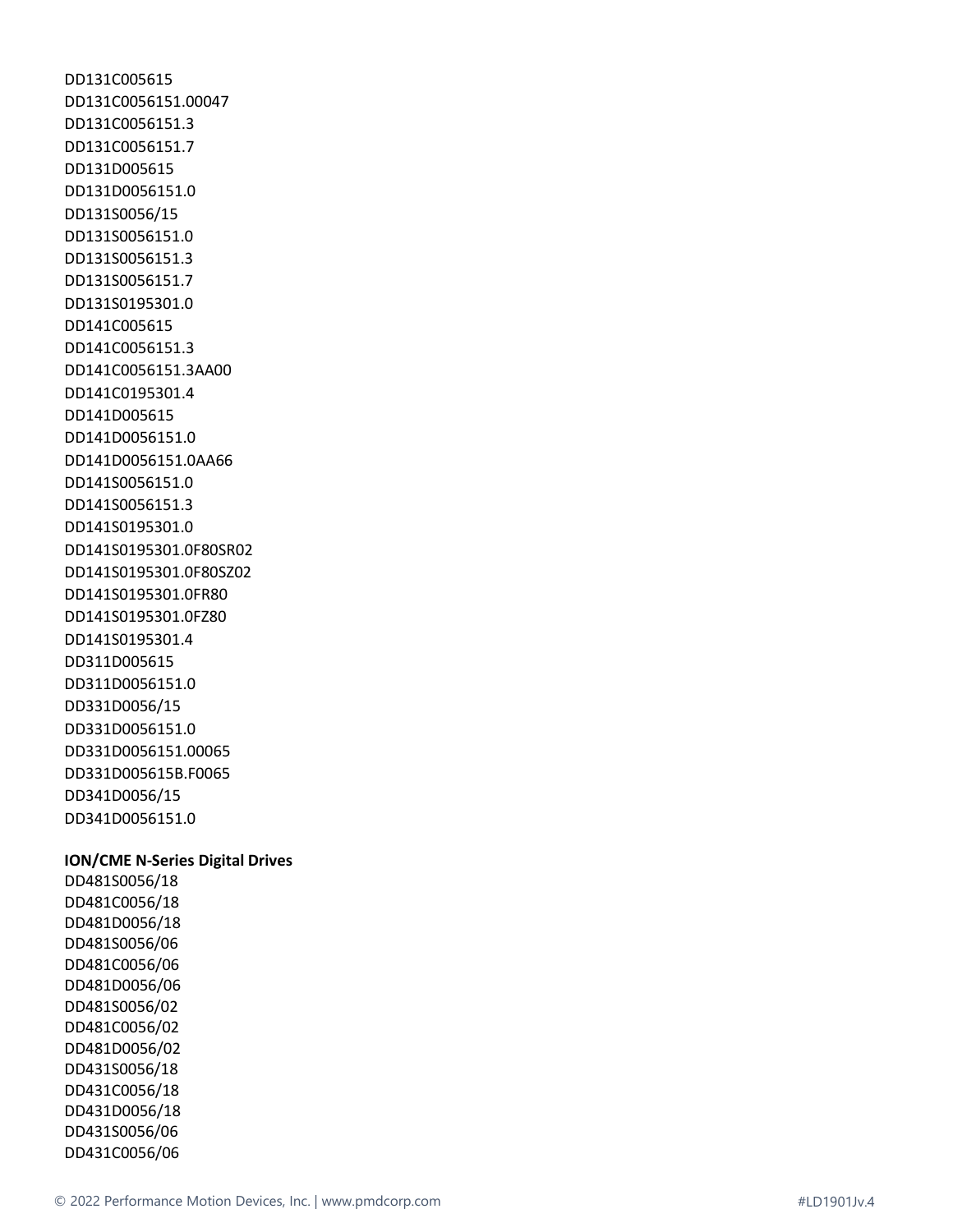DD431D0056/06 DD431S0056/02 DD431C0056/02 DD431D0056/02 DD441S0056/18 DD441C0056/18 DD441D0056/18 DD441S0056/06 DD441C0056/06 DD441D0056/06 DD441S0056/02 DD441C0056/02 DD441D0056/02 DD411S0056/18 DD411C0056/18 DD411D0056/18 DD411S0056/06 DD411C0056/06 DD411D0056/06 DD411S0056/02 DD411C0056/02 DD411D0056/02 DK481S0056/18 DK481C0056/18 DK481D0056/18 DK481S0056/06 DK481C0056/06 DK481D0056/06 DK481S0056/02 DK481C0056/02 DK481D0056/02 DK4X1S DK4X1C DK4X1D

### **Prodigy Cards**

PR13H583202.4 PR13H58420 PR13H584203.1HS PR13V583202.4 PR13V58420 PR33SM00003 PR33SM00004 PR33SM00004S01 PR33SM11114H01 PR33SM11114S01 PR33SM33002S01 PR33SM33004 PR33SM33334 PR33SM33334H02 PR33SM33334S01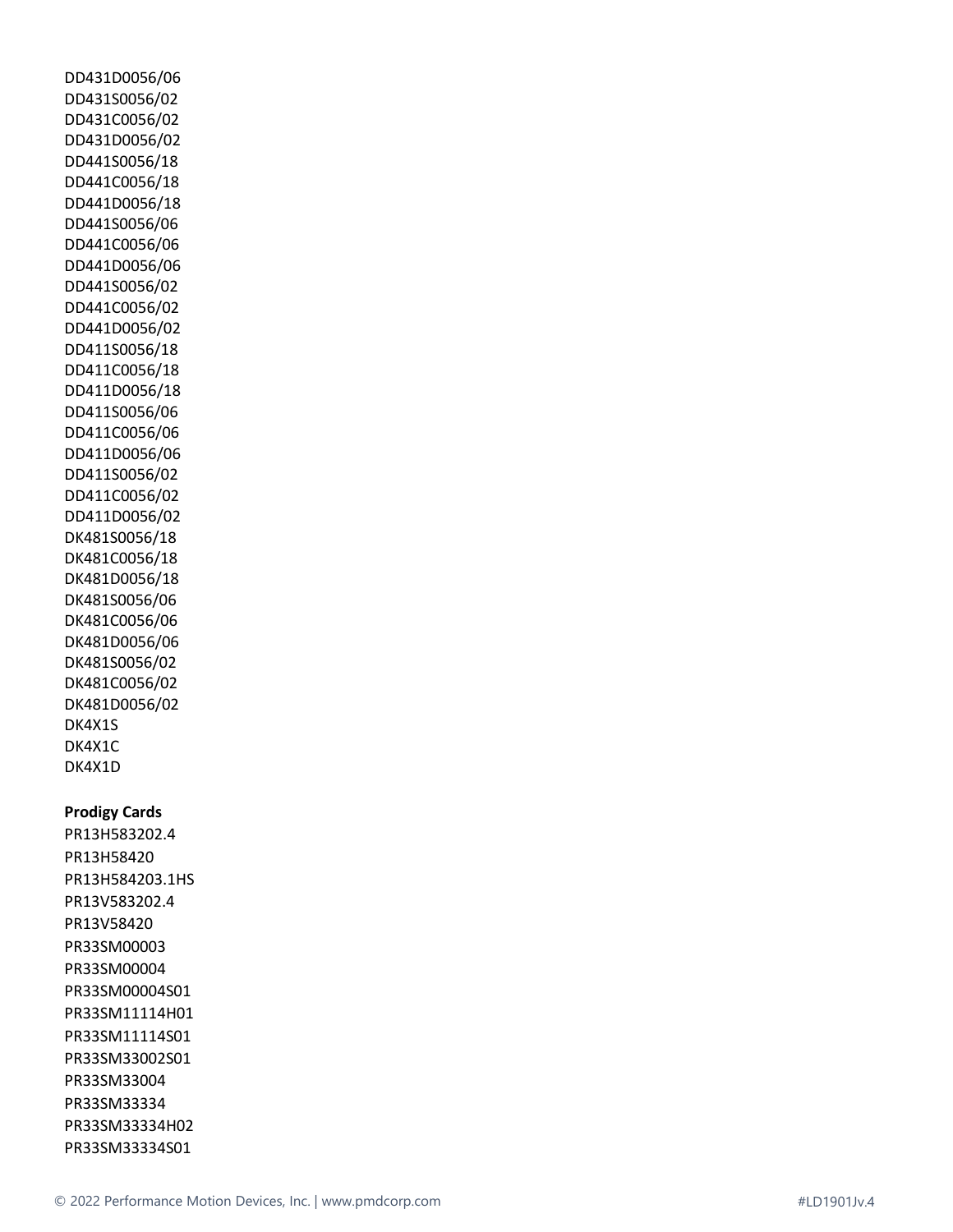PR33SMCCCC4 PR33SMSSS04 PR33SMSSSS4 PR82583202.4 PR82584202.1 PR82584202.4 PR8358120 PR83584202.4 PR9258220 PR92582202.4ST PR9258420 PR92584202.1ST

#### **Developer's Kits**

DK111C005615STD DK111C019530 DK111D005615STD DK111S005615STD DK111S019530 DK131C005615STD DK131D005615 DK131D005615STD DK131S005615 DK131S005615STD DK131S019530 DK141C005615 DK141C005615STD DK141C019530STD DK141D005615STD DK141S005615STD DK141S019530 DK141S019530STD DK311D005615STD DK331D005615 DK331D005615STD DK341D005615 DK341D005615STD DK51113 DK53113 DK54113 DK55420 DK58110 DK58113 DK58113STD DK58220 DK58420 DK58420STD DK71112 DK71112N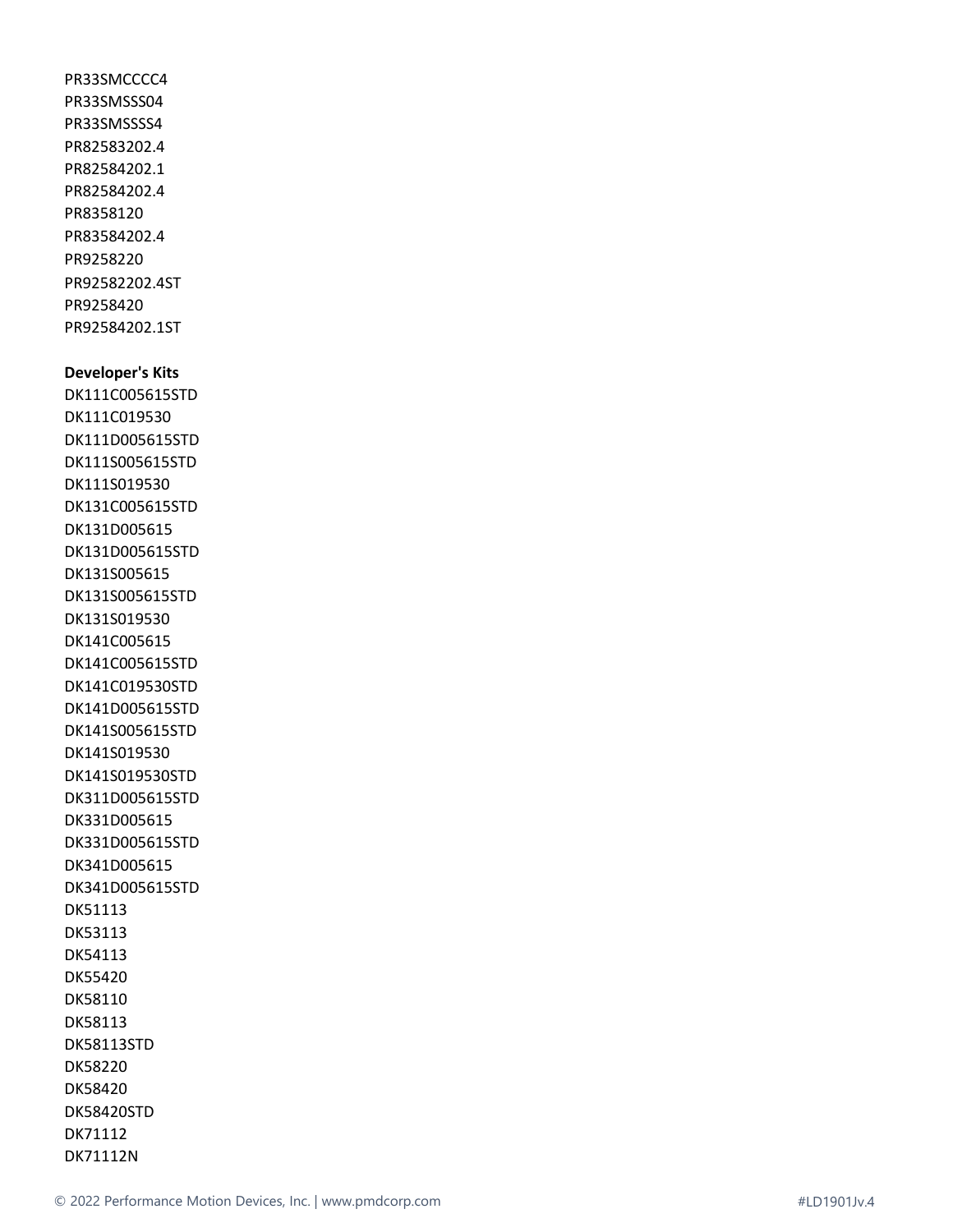DK71113 DK73110 DK73110STD DK73112 DK73112N DK73113 DK74113 DK74113N DK75113 DK75113N DK78113 MDK1LI0000V MDK1LI1000 MDK1LI1000STD MDK1LI2000STD MDK1LI3000 MDK1LI3000STD MDK1LI4000 MDK1LI6000 MDK1LIC000 MDK1LIJ000 MDK1LIL000 MDK1LIU000 MDK4LI0000H MDK4LI0000V MDK4LI1111 MDK4LI4444 MDK4LI7777STD MDK4LICCCC PRK13H58420 PRK13H58420STD PRK13V58420 PRK33ML00003 PRK33ML00004 PRK33ML00004STD PRK33ML11114 PRK33ML11114STD PRK33ML11204 PRK33ML11224STD PRK33ML20004 PRK33ML21004STD PRK33ML22204 PRK33ML22224STD PRK33ML30004 PRK33ML33004STD PRK33ML33314STD PRK33ML33334STD PRK33ML44004 PRK33ML44404